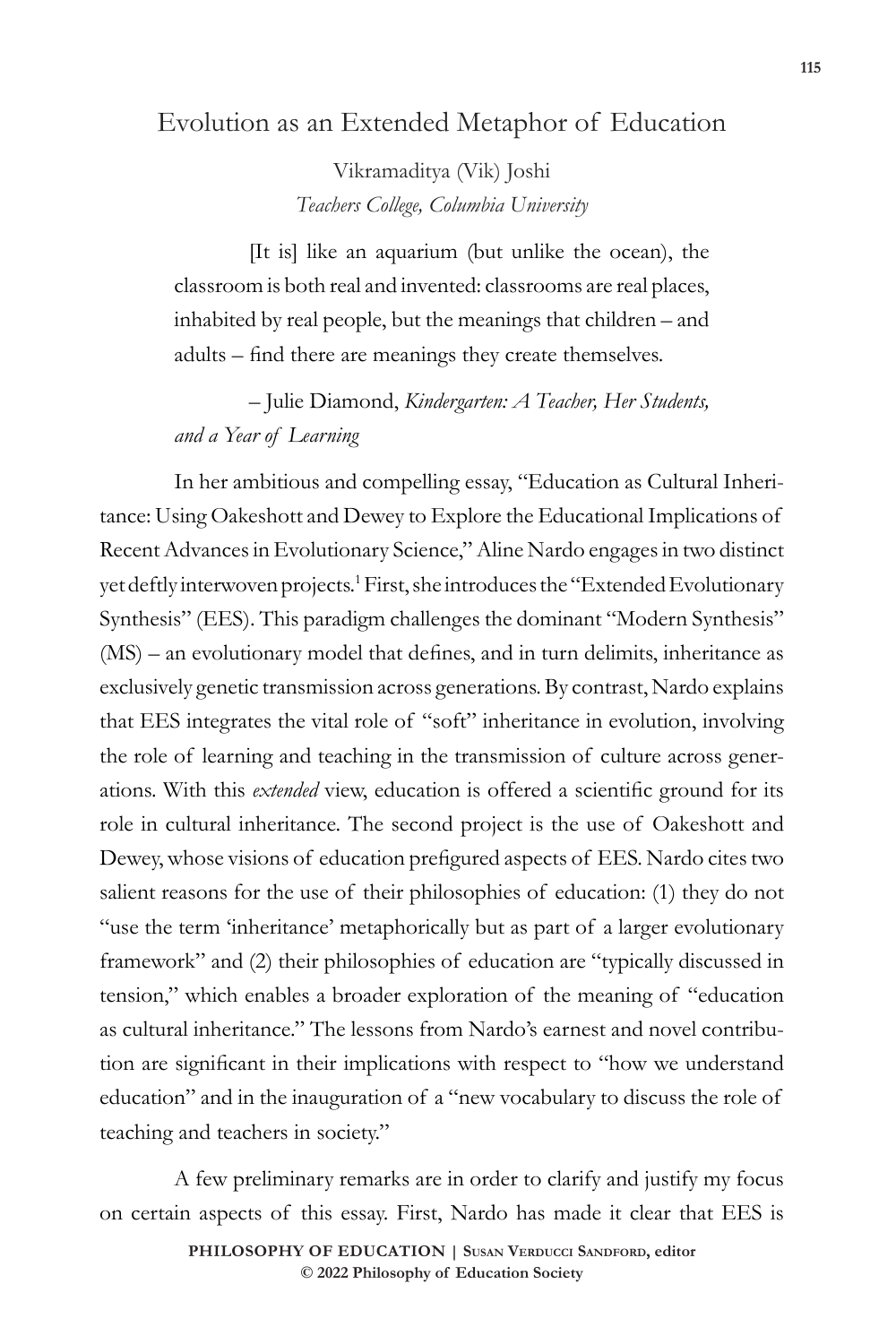part of a conceptual shift to *pluralize* our prior understanding of inheritance as conceived in the Modern Synthesis evolutionary model – a reasonable and worthy project. To understand inheritance as both genetic and non-genetic encourages new intellectual, practical, and descriptive avenues for teachers and philosophers of education to explore. Second, the comparative aspect of Nardo's essay, constituted by an analysis of Oakeshott and Dewey, is insufficient. This is not because Nardo's treatment of the thinkers is in question as such but rather that there is an unwelcome outcome of the comparison between two prolific voices that detracts from the valuable insights emergent from the larger project. Simply, the comparative project subsumes Nardo's broader inquiry of pluralizing our understanding of inheritance. Further, with specific reference to Dewey, the exclusive focus on *Democracy and Education* is understandable; however, considering his oceanic body of work, this project would greatly benefit from additional engagement with his thought on, for example, aesthetics as it directly pertains to cultural inheritance beyond genetic transmission. Lastly, it is noteworthy that recent literature on EES emphasizes the fact that the story of "soft" inheritance is still in the first act.<sup>2</sup> The scientific consensus is not yet clear, and evidence is still being gathered. What is unequivocal, as Nardo rightly argues, is the current hold of the Modern Synthesis and its gene-centred view of inheritance on the public imagination.

In this response, I wish to focus on the role of language and the development of a new vocabulary to discuss teaching and teachers in society engendered by Nardo's inquiry. To do this, I will be challenging a fundamental claim Nardo makes in the essay when interpreting Dewey and Oakeshott: "their use of the term inheritance is *not metaphorical* but part of a larger evolutionary framework" (emphasis mine). This claim spotlights two conceptual blind spots that emerge from its application. I will treat them separately.

The first blind spot is to look for explicit references in Oakeshott and Dewey on their use of "inheritance" as if they were building an "evolutionary framework." The contextual frames for evolutionary biologists and physiologists when juxtaposed with teachers exhibit meaningful differences. I say teachers, not philosophers of education, because Oakeshott and Dewey were *teachers* too*.*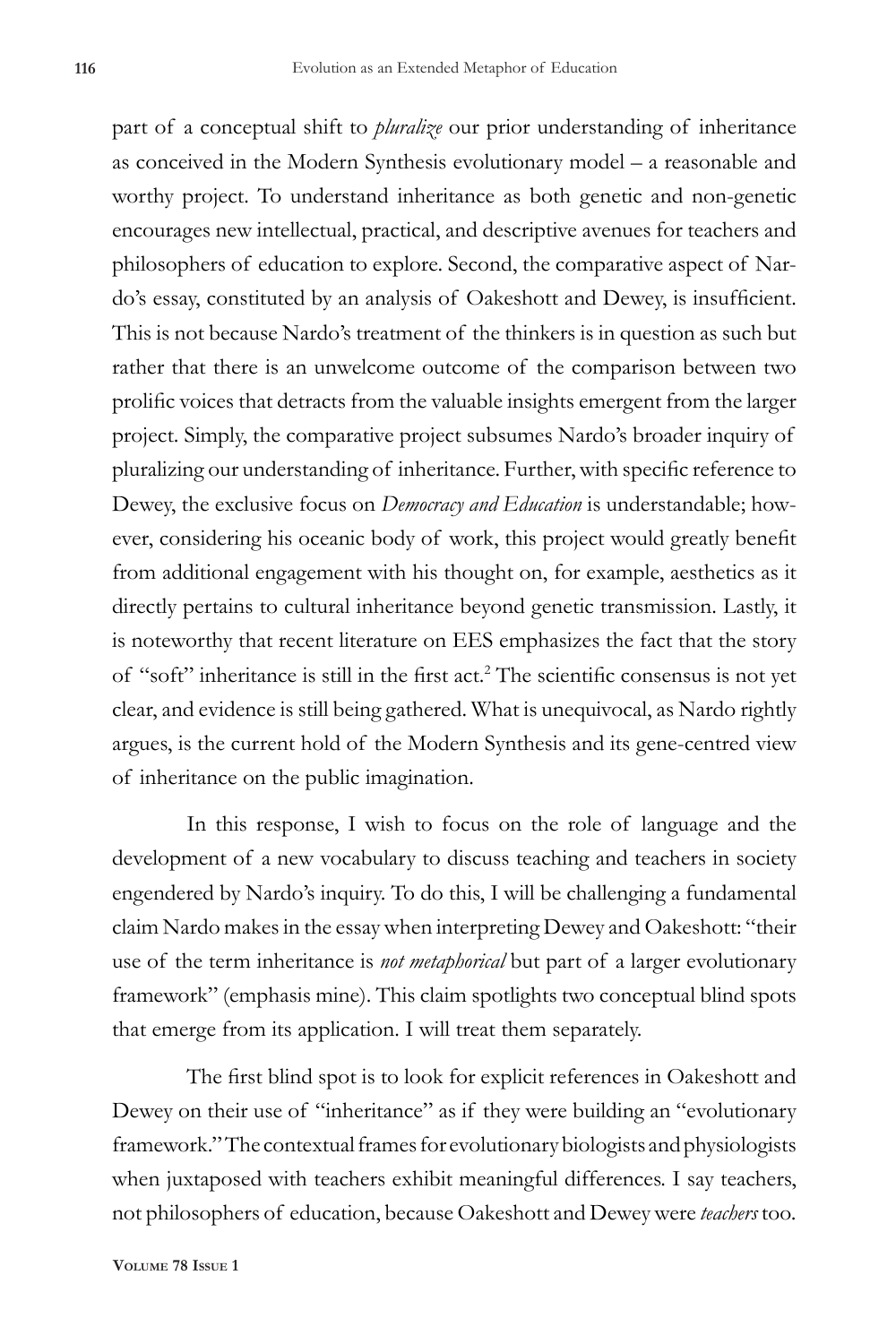Scientists focused on evolution are concerned (and rightly so) with the changes that they posit across generations. Their vision glimpses the present, but they ultimately embrace a much greater passage of time for the organism to change observably. Proponents of EES would point out that I am speaking in the tongue of the Modern Synthesis paradigm, as gradualist change in an organism is one of its basic assumptions. Nevertheless, the scientist holds a gaze that is different from that of the teacher.<sup>3</sup> Dewey and Oakeshott are looking at changes or, to borrow Nardo's delightful phrase, "transmissions and transformations" that can occur over a much shorter time span – a fundamental assumption in the EES model. Scientists have a distinct advantage of *waiting* to see across generations, but teachers have their own distinctive vantage point too. They are present and a *part* of the student's journey; the scientists remain *apart from* this journey.

The blind spot caused by treating Oakeshott and Dewey as conceptual architects of an evolutionary framework is that it not only absorbs education into a larger evolutionary blueprint that fails to perceive the metaphorical nature of evolution itself but also thereby misunderstands the fact that it is evolutionary models that have far more to gain from the descriptions and narrations of the first philosophers of education – teachers. Consider a central idea in the EES model: *reciprocal causation* – the idea that organisms shape, and are shaped by, their environments.<sup>4</sup> This returns agency to human beings who have hitherto been viewed as passive recipients of inherited traits as the sole form of their inheritance. The epigraph of this essay, drawn from Julie Diamond's reflective teacher-narrative *Kindergarten*, offers an evocative metaphor describing a classroom environment*.* <sup>5</sup> The classroom is *like* an aquarium but unlike the ocean. Its reality is contained in the desks and chairs, but the imaginative *possibilities* inhere in the social interactions emerging from the space. Diamond's description is written in a different register, but it underlines the idea of reciprocal causation. Teachers and students shape, and are shaped by, their classroom environments. However, the vital difference is that the journey of a student is *not necessarily* evolutionary*.* Evolution itself is but *one* of the many metaphors that contributes to the plurality of descriptions that vivify and revivify our narratives of education.

This brings me to the second blind spot precipitated by the claim that